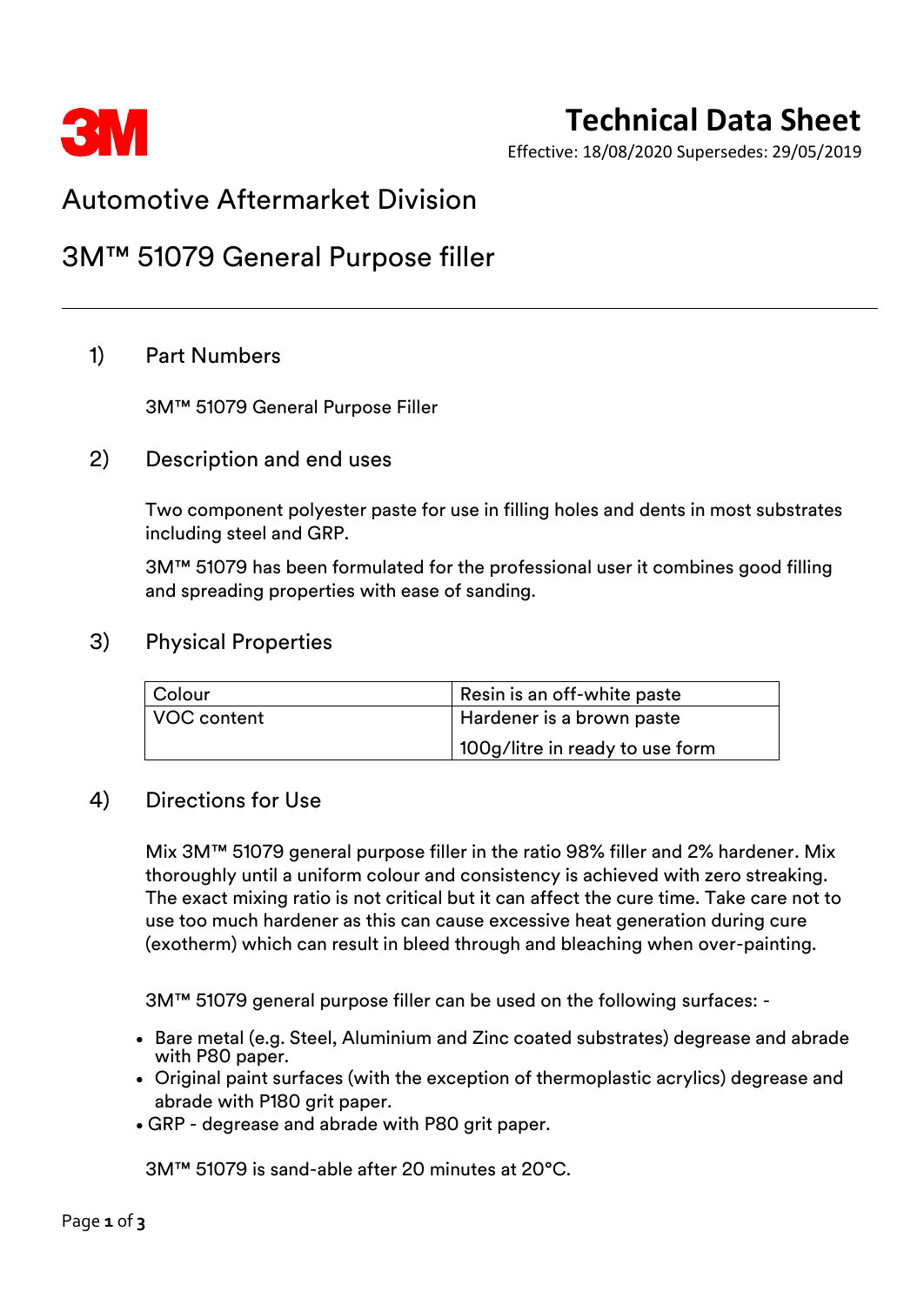

Effective: 18/08/2020 Supersedes: 29/05/2019

| <b>Features</b>                                                                                                                                                | Advantages                                                               | <b>Benefits</b>                                  |
|----------------------------------------------------------------------------------------------------------------------------------------------------------------|--------------------------------------------------------------------------|--------------------------------------------------|
| Sandable after 20 minutes<br>at $20^{\circ}$ C                                                                                                                 | Curing does not require<br>specialist equipment                          | Speed of filling job                             |
| Mixing board, filler knife,<br>plastic or rubber spatula.                                                                                                      | All of these items are<br>readily available in a car<br>body repair shop | Does not need specialist<br>mixing equipment     |
| This polyester filler can be<br>over-painted with most<br>paint systems including<br>2K coatings. Ideally a full<br>system is recommended<br>including primer. | Compatible with existing<br>paint technologies                           | Suitable for use in all car<br>body repair shops |

### 5) Storage

In the unmixed state resin and hardener have an indeterminate shelf life.

Once mixed, shelf life is 5-6 minutes at 20ºC with 2% hardener.

#### 6) Safety

Read full instructions and material safety data sheet before use.

IMPORTANT: This product contains hazardous materials and therefore appropriate personal protective equipment should always be used. Please refer to the label and consult the material safety data sheet for full handling instructions and personal protection information. These are available via your stockist. The supplier disclaims any liability where the user does not wear the recommended personal protective equipment.

The EU limit for this product (product category: IIBb) in ready to use form is 250g/litre.

The VOC content of this product in ready to use form is 100g/litre

Do not breathe fumes and do not allow skin contact.

3M™ 51079 General Purpose Filler is designed FOR PROFESSIONAL INDUSTRIAL USE ONLY.